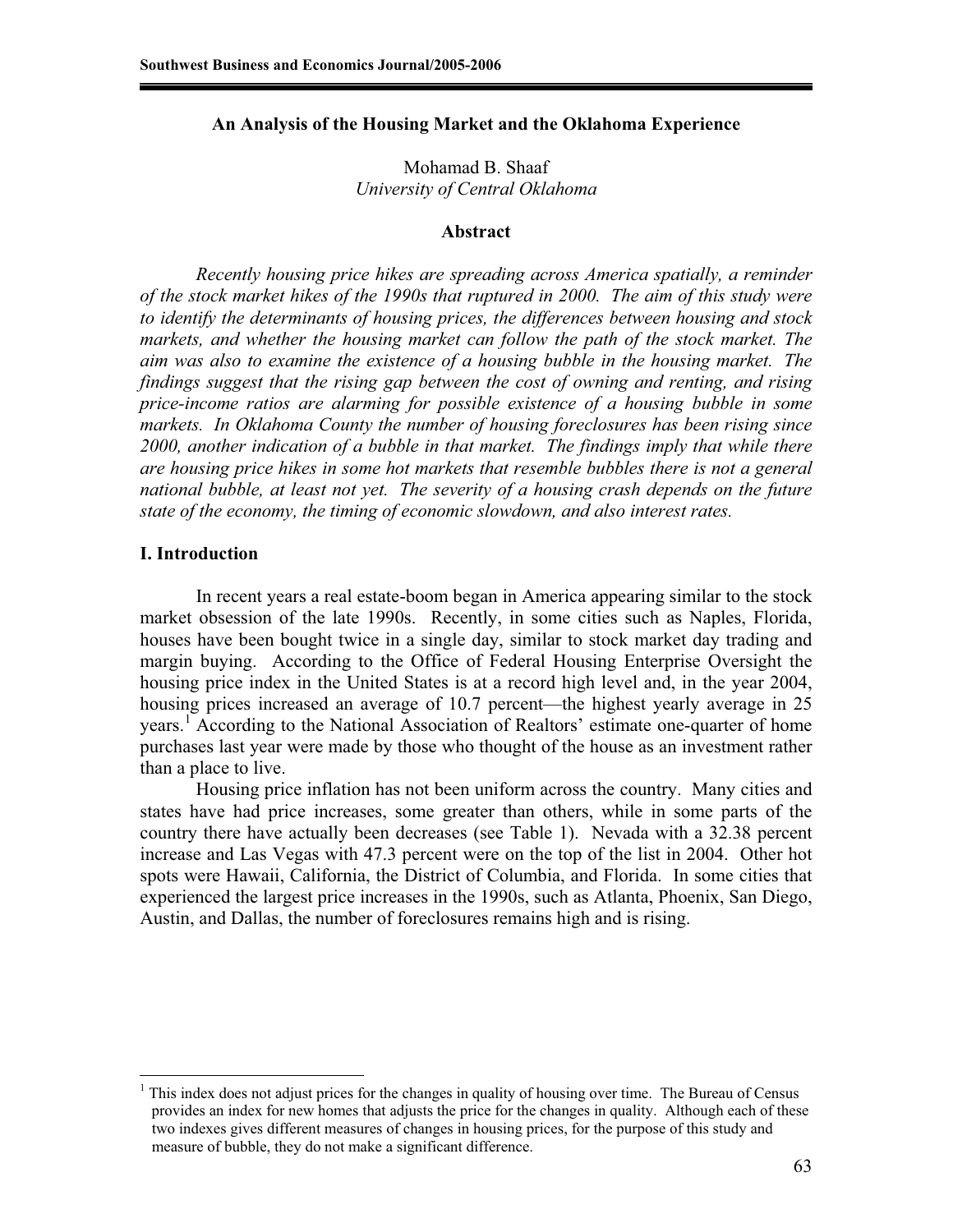## **Table 1**

# **Table Percent Change in House Prices through Q4 2004**

| <b>State</b>                         | Rank* | $1-$<br>Yr. | $1-$<br>Qtr. | 5-Yr.  | <b>Since</b><br>1980 | <b>State</b>                | Rank* | $1-$<br>Yr. | $1 -$<br>Qtr. | $5-$<br>Yr. | <b>Since</b><br>1980 |
|--------------------------------------|-------|-------------|--------------|--------|----------------------|-----------------------------|-------|-------------|---------------|-------------|----------------------|
| Nevada, (NV)                         | 1     | 32.38       | 2.92         | 79.22  | 232.47               | Minnesota,<br>(MN)          | 27    | 8.08        | 0.99          | 55.98       | 239.15               |
| Hawaii, (HI)                         | 2     | 24.56       | 2.67         | 77.67  | 304.41               | Wisconsin,<br>(WI)<br>West  | 28    | 8.05        | 0.73          | 35.57       | 197.41               |
| California, (CA)                     | 3     | 23.44       | 2.72         | 102.35 | 402.87               | Virginia,<br>(WV)           | 29    | 8.03        | 1.86          | 29.07       | 115.21               |
| District of<br>Columbia, (DC)        | 4     | 22.96       | 4.65         | 112.13 | 396.19               | New<br>Mexico,<br>(NM)      | 30    | 7.96        | 1.18          | 27.74       | 155.8                |
| Florida, (FL)                        | 5     | 18.78       | 3.77         | 75.01  | 243.6                | Missouri,<br>(MO)           | 31    | 6.5         | 0.7           | 33.48       | 170.3                |
| Maryland, (MD)                       | 6     | 18.62       | 2.36         | 73.55  | 303.42               | Arkansas,<br>(AR)           | 32    | 6.18        | 1.62          | 25.66       | 126.59               |
| Rhode Island,<br>(RI)                | 7     | 16.76       | 1.53         | 99.42  | 433.12               | South<br>Carolina,<br>(SC)  | 33    | 5.84        | 1.26          | 26.8        | 170.66               |
| Virginia, (VA)                       | 8     | 16.44       | 2.53         | 63.15  | 269.3                | Kentucky,<br>(KY)           | 34    | 5.76        | 1.79          | 25.47       | 170.21               |
| Delaware, (DE)                       | 9     | 15.19       | 2.76         | 59.31  | 312.93               | Louisiana,<br>(LA)<br>South | 35    | 5.72        | 0.93          | 28.04       | 102.32               |
| Arizona, (AZ)                        | 10    | 14.46       | 3.3          | 47.27  | 185.83               | Dakota,<br>(SD)             | 36    | 5.42        | 0.92          | 28.66       | 151.03               |
| New Jersey,<br>(NJ)                  | 11    | 13.67       | 1.01         | 74.4   | 371.16               | Utah, (UT)                  | 37    | 5.29        | 1.49          | 16.17       | 173.79               |
| New York, (NY)                       | 12    | 12.56       | 2.02         | 68.89  | 458.22               | Georgia,<br>(GA)            | 38    | 5.22        | 0.87          | 29.58       | 195.06               |
| Vermont, (VT)                        | 13    | 12.28       | 0.9          | 56.15  | 282.54               | Oklahoma,<br>(OK)           | 39    | 5.19        | 1.56          | 25.82       | 80.61                |
| Maine, (ME)                          | 14    | 12.26       | 1.55         | 64.75  | 346.34               | North<br>Carolina,<br>(NC)  | 40    | 5.18        | 1.5           | 23.63       | 189.32               |
| Connecticut,<br>(CT)                 | 15    | 11.8        | 0.71         | 59.57  | 310.62               | Alabama,<br>(AL)            | 41    | 5.12        | 1.07          | 22.86       | 145.43               |
| Pennsylvania,<br>(PA)                | 16    | 11.02       | 1.36         | 44.55  | 239.41               | Nebraska,<br>(NE)           | 42    | 5.03        | 0.48          | 22.05       | 140.22               |
| Wyoming,<br>(WY)                     | 17    | 10.98       | 1.7          | 40.9   | 111.88               | Kansas,<br>(KS)             | 43    | 4.87        | 0.83          | 26.49       | 124.26               |
| Oregon, (OR)                         | 18    | 10.95       | 1.77         | 35.71  | 232.9                | Mississippi,<br>(MS)        | 44    | 4.79        | 1.26          | 22.14       | 117.67               |
| Washington,<br>(WA)                  | 19    | 10.9        | 1.67         | 37.05  | 260.91               | Tennessee,<br>(TN)          | 45    | 4.51        | 0.5           | 21.56       | 160.62               |
| Massachusetts,<br>(MA)<br><b>New</b> | 20    | 10.69       | 1.14         | 74.78  | 574.83               | Michigan,<br>(MI)           | 46    | 4.44        | 0.79          | 27.7        | 214.71               |
| Hampshire,<br>(NH)                   | 21    | 10.6        | 1.86         | 74.44  | 348.64               | Colorado,<br>(CO)           | 47    | 4.18        | 0.5           | 34.58       | 234.72               |
| Idaho, (ID)                          | 22    | 10.3        | 2.23         | 30.7   | 160.82               | lowa, (IA)                  | 48    | 4.1         | 0.32          | 24.4        | 128.69               |
| Montana, (MT)                        | 23    | 9.92        | 1.43         | 40.76  | 192.41               | Ohio, (OH)                  | 49    | 3.91        | 0.62          | 23.18       | 163.13               |
| Alaska, (AK)                         | 24    | 9.24        | 1.61         | 35.18  | 126.03               | Texas, (TX)                 | 50    | 3.85        | 0.96          | 24.27       | 94.79                |
| North Dakota,<br>(ND)                | 25    | 8.45        | 2.29         | 32.46  | 113.59               | Indiana,<br>(IN)            | 51    | $3.7\,$     | 0.79          | 20.02       | 144.65               |
| Illinois, (IL)                       | 26    | 8.2         | 1.02         | 38.56  | 225.34               | United<br><b>States</b>     | 0     | 11.17       | 1.69          | 49.67       | 240.69               |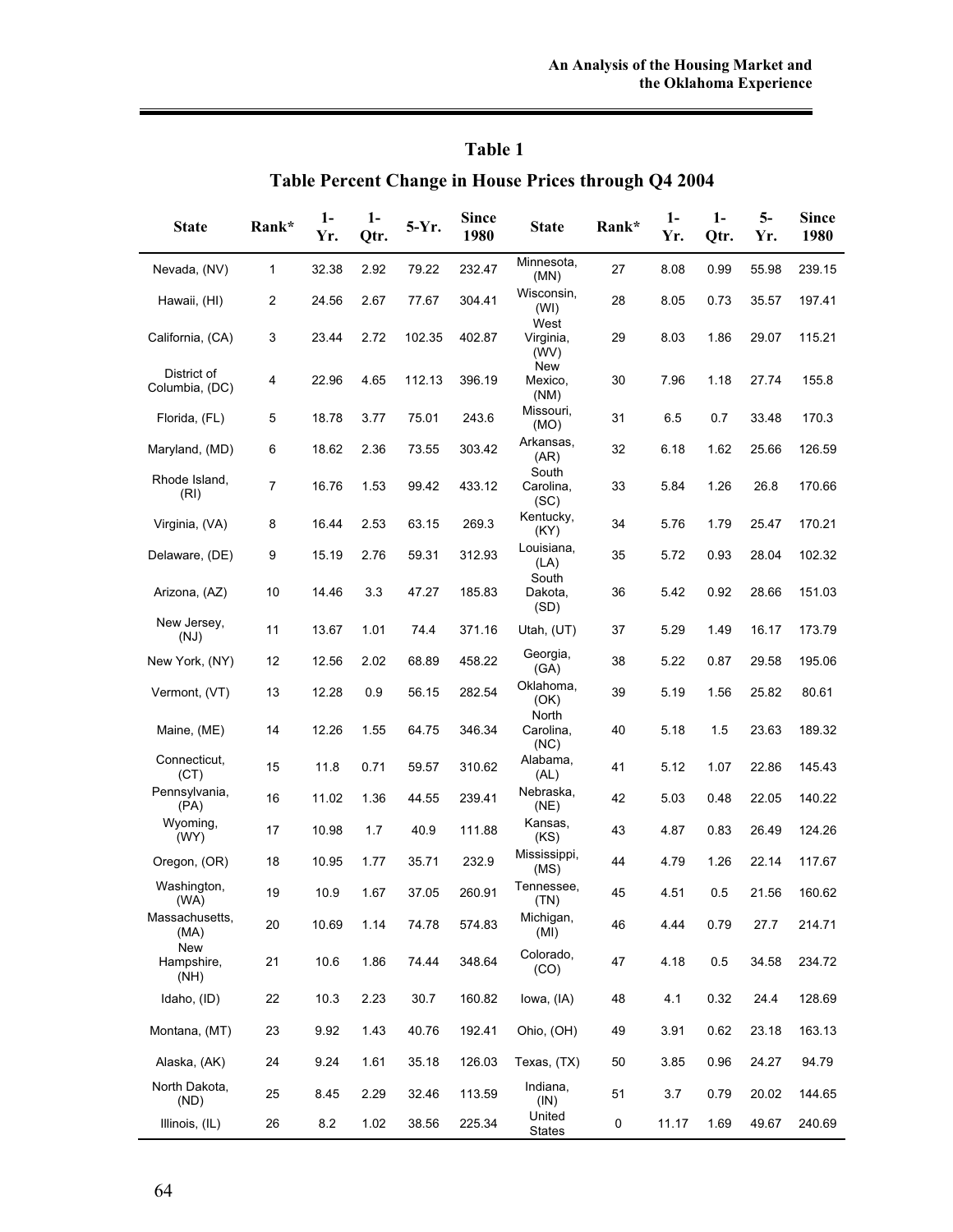If the real-estate market follows the equity market, rapid price increases could suggest a real-estate bubble that would be expected to ultimately burst, resulting in a crash, as happened in Japan in the 1990s. An alarming question is whether this recent housing boom will end with a crash. However, since there are some major differences between housing and stocks, it may be that a housing "bubble" does not exist and thus, a crash will not happen. The United States has already experienced the stock market crash starting in the late1990s and early 2000s. Economists are neither unanimous on the possibility of a real estate crash with the resultant real estate deflation, nor on the degree of severity of the problem if it were to occur.

Similar to the enthusiasm surrounding stocks in the 1990s, some do not have concerns about the housing market and continue to advise investors to buy. This vision argues that the boom of the 1990s, the recent rebound in the economy, strong demand from the baby boomers in their peak earning years, innovations in mortgage markets, and the demand by foreigners represent a lasting demand and supported higher housing prices. For example, David Lereah, chief economist of the National Association of Realtors, argues in his book, Are You Missing the Real Estate Boom? (2005), "The longterm fundamentals for housing remain strong into the foreseeable future, far from a real estate "bubble." What we are experiencing today is a phenomenon that takes place only once every other generation: a long-term real estate market expansion."

Others, such as Robert Shiller (2001), warn about the housing bubble much as they did regarding the stock market bubble. Shiller argues that in the long run, discounting for inflation, housing prices cannot exceed the growth of real GDP. This vision further insists that the problem is more severe and more fundamental because the credit excess of the 1990s created huge debt and inflated asset prices in both corporate stocks and real estate. The asset price inflation has increased the value of the collateral for excess credit. In addition, easy, innovative, and sub prime lending (high risk borrowers) to home buyers by financial institutions has contributed to excess lending.

Between 2002 and 2005 the median home-price appreciation was 22 percent nationally compared with 14 percent in Oklahoma City, even as soaring energy prices have helped boost job levels in the region. The energy sector plays a role in job creation in the area because Oklahoma is one of the largest natural gas-producing states in the United States. In spite of home price increase and job creation, the number of housing foreclosures in Oklahoma City area has increased during that period.

The organization and purposes of this paper are as follows: Section II explains the fundamental forces influencing housing prices and identifies that those result in a housing bubble in several housing markets. Section III discusses the differences between stock and housing markets in order to determine whether these differences are sufficient to imply that the stock market crash does not necessarily portend a housing market crash. Section IV compares the real cost of owning with that of renting and the gap between the two, as a measure of bubble in the national market. Section V compares the housing price-income ratio, as another measure of a bubble for three markets: Oklahoma City, State of Oklahoma, and the U.S. Section VI examines the data and trends of housing foreclosures in Oklahoma County, Oklahoma, in the last five years, in an attempt to identify any sign of a bubble that would point towards a crash in that market. Note that Oklahoma County represents an area in which housing prices showed a moderate increase. Section VII summarizes and draws conclusions.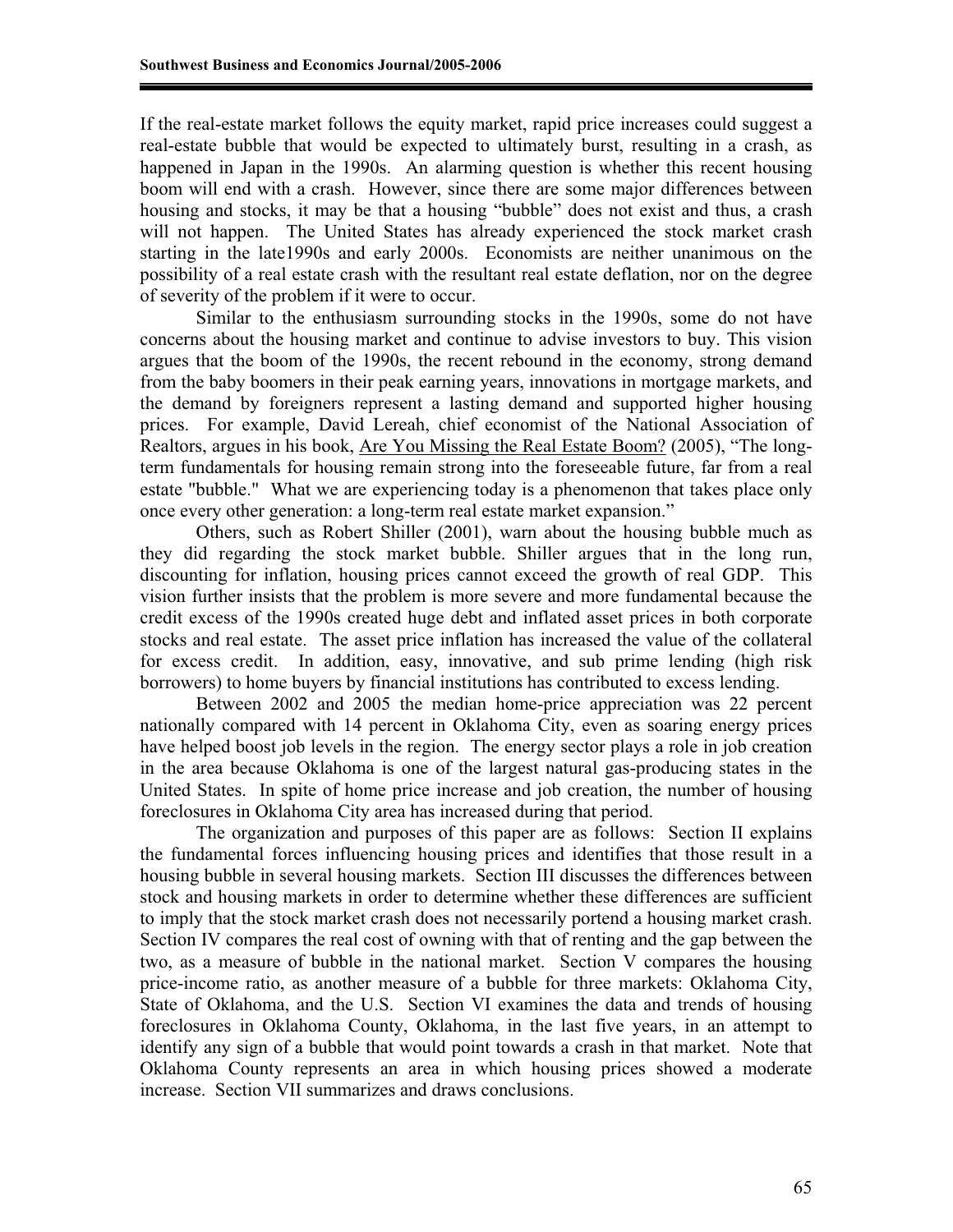The results of this study suggest that while there is some housing speculation and a bubble in some cities, it is hard to conclude if there is a national housing bubble. If so, it is not yet serious. Therefore, some of those cities could experience a crash, but not as severe as the stock market crash of 2000. There are some signs of deterioration in the national market and in Oklahoma County, as reflected in the near record foreclosures. However, the future state of the economy and the interest rate policy of the Federal Reserve are extremely crucial.

An economic slowdown due to supply shocks, such as prolonged high cost of energy, or a weak aggregate demand could lead to a recession and a housing crash in a broader market. This is especially true due to the fact of highly leveraged households, corporations, government, and borrowing from abroad. Policy implications for the Federal Reserve, lending institutions, and policy makers are to formulate their lending policy to discourage speculation in the hot housing markets and reduce demand thus, reducing price increases. On the other hand, policy should encourage lending and credit to investors in weak markets to prevent or reduce price declines.

### **II. Determinants of Housing Prices**

Housing prices and market trends are influenced by the buyers (demand-side) and the sellers (supply-side). The demand-side influences will be discussed first followed by supply-side influences.

### **II.1. Demand-Side Factors**

The demand-side of housing prices are primarily influenced by the following causes: income and wealth growth, interest rates and the interest rate policy of the Federal Reserve, inflationary expectation, the magnitude and the degree of speculation in the housing market, and population growth. Each of these is explained briefly.

#### **II.1.1. Income and Its Growth**

Overall, this factor is the most important due to the fact that the demand for housing must be backed by income and the ability to make monthly mortgage payments. This implies that a major recession resulting in reduction of income could lead to reduced demand and concomitant decrease in housing prices, i.e. crash. The likelihood of an economic slowdown exists both on the demand (spending) side and the supply (cost of production) side of the economy. On the supply side, there is a possibility of an interruption in the flow of oil resulting in a higher cost of energy that could push the economy to stagflation, as has happened in the past.

The likelihood of an economic slowdown on the demand side may, in fact, be even higher due to the overall weakness of the components of aggregate demand: consumption, investment, government fiscal condition, and the foreign sector with its negative interaction on the other three. In the early 2000s, business investment and capital formation substantially dropped, causing the economy to slow down and the stock market to decline precipitously. However, American consumer spending as a major engine of the economy continues to rise, partly due to the housing boom and home refinancing to capture inflated equity. This force is keeping the economy from taking a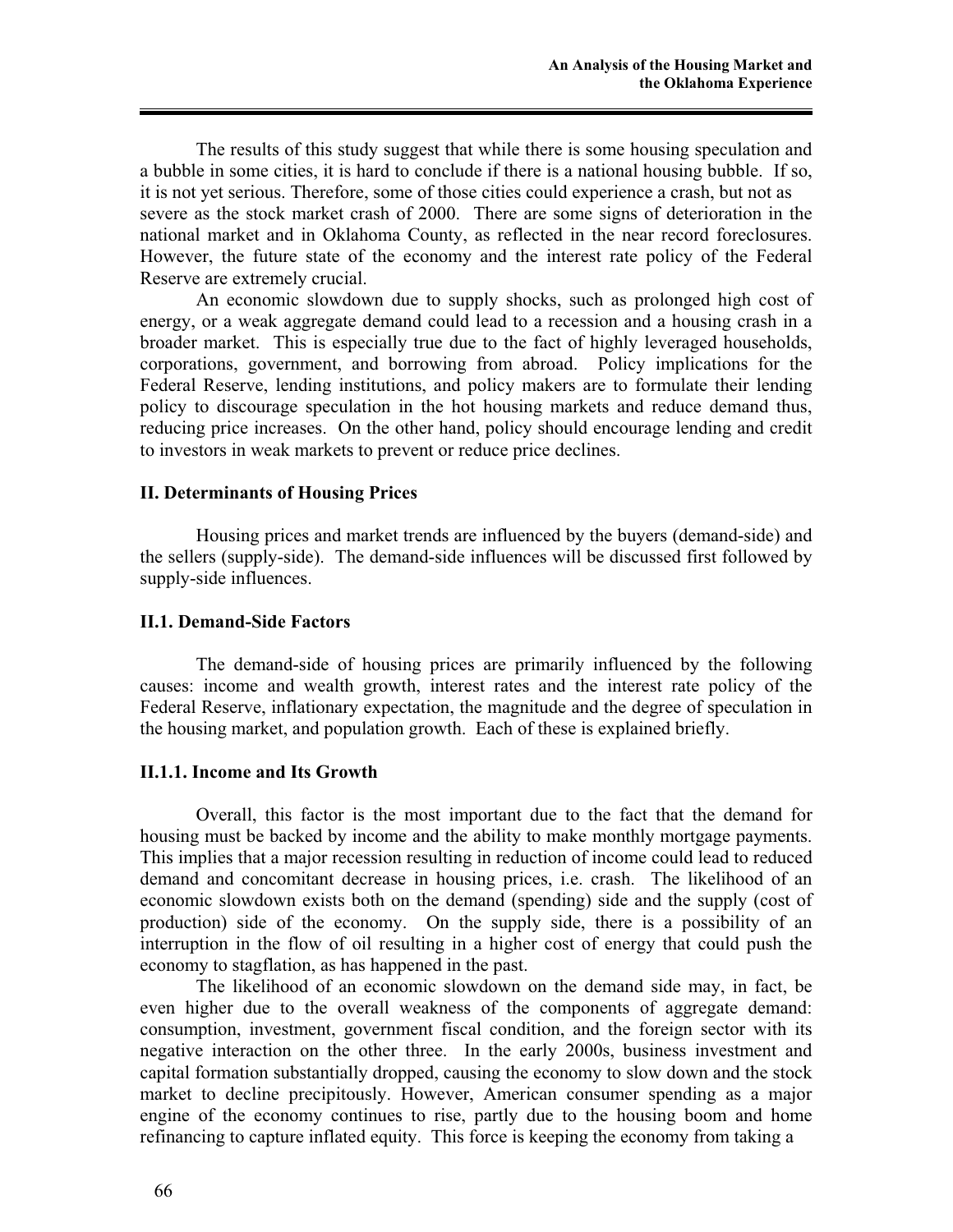severe downturn. In fact, American consumers are becoming the world consumer of the last resort.

Some macroeconomists suggest that at least two forces could prevent this consumer sentiment from sustaining for extended period; 1) at present, personal debt is very close to an all-time high and cannot continue to rise much further, and 2) the wealth effect of the stock market crash was a sharp decline in the household net worth. Economic theory implies that this can cause a slowdown in consumer spending. Although empirical evidence indicates that the wealth effect is not as strong an effect on consumption as income, at best consumer sentiment is no longer fed from their stock portfolio.

The second component of aggregate demand is business investment. This measure recently rebounded, but since its sharp decline in the year 2000 it could deteriorate due to high corporate debt and/or low corporate profit (sees Figure 1).



#### **Figure 1: Non-Financial Corporate Profit Rates**

Source: U.S. Dept. of Commerce National Income and Product Accounts and Federal Reserve Flow of Funds.

 This would result in layoffs, and other cost cutting measures. This deterioration in investment could lead to a recession, income decline, and consumer spending reductions. The third component of aggregate demand is government spending. At present, the federal government budget deficit and debt is at all time high and the prospect for a reduction in the foreseeable future does not exist (see Figure 2).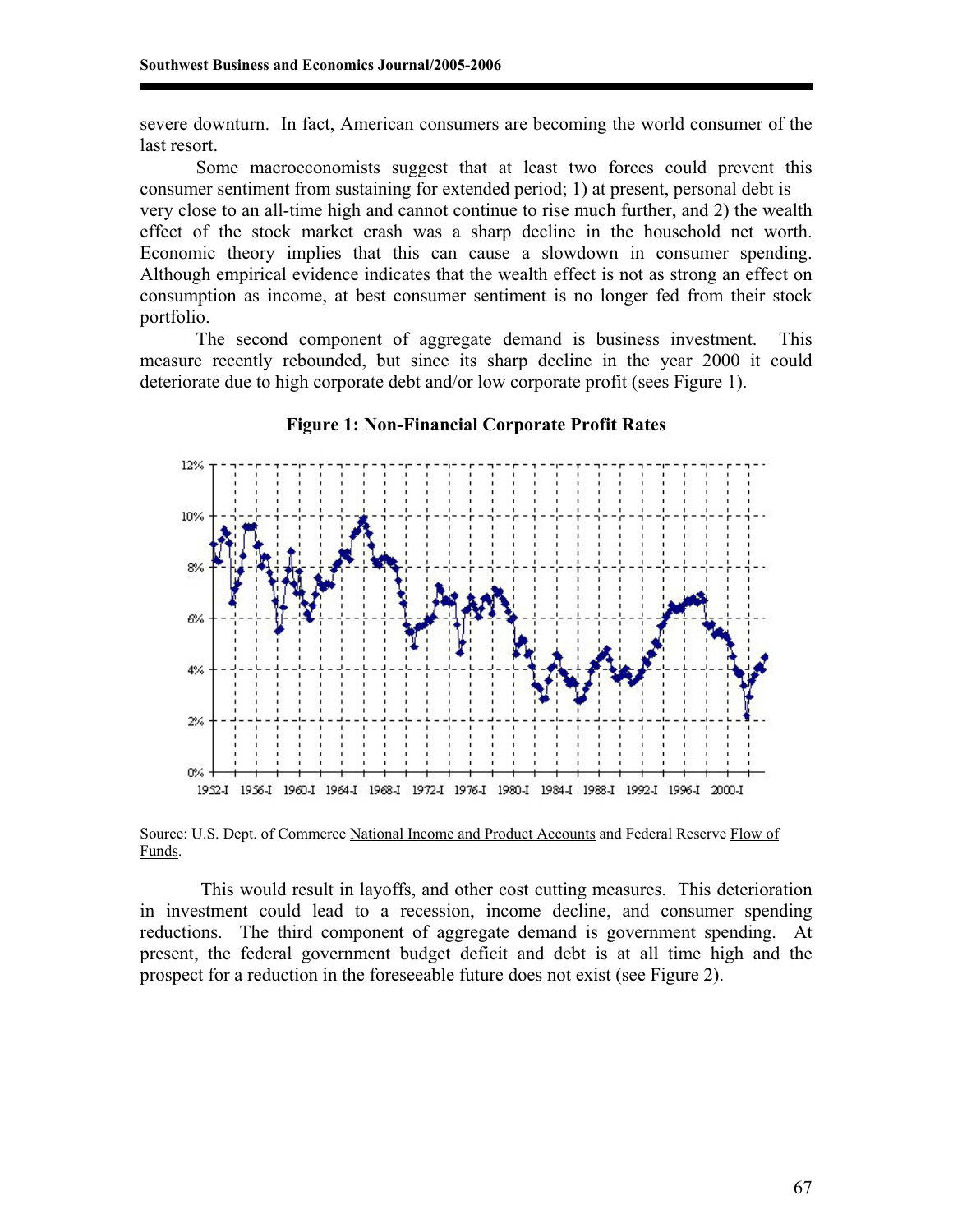

**Figure 2**: **Government Indebtedness**

Notes: Predicted Debt Held by the Public as a Percentage of GDP **-** ignores the costs of the wars in Afghanistan and Iraq along with the proposed permanent tax cuts for the rich and the like.

As a result, the government is very limited in its ability to stimulate the economy. In addition, if the economy slides into a recession, the political will to stimulate the economy will take time to materialize. That time lag could lead to massive mortgage default and a housing crash.

The forth component of aggregate demand is the foreign sector. Further deterioration of the current account deficit that is accompanied by a weak dollar could induce foreign lenders to reduce investment for fear of further weakness of the dollar. This could result in higher interest rates, deteriorating investment, and reduced consumption. Thus, due to balance-sheet imbalances in both households and businesses; and unwillingness by the foreign sector to continue lending, the possibility of a recession becomes more likely. Furthermore, since government fiscal policies intended to stimulate the economy are held hostage to record budget deficits and national debt, quick action on the part of the government is not politically feasible. This could result in a recession leading to loan default, asset liquidation, and asset deflation in all sectors.

### **II.1.2. Housing Investment and Speculation**

One explanation for the current housing boom is a direct result of the stock market crash which caused investors to shift their money from stocks, with a low return, to investment in real estate with an expected higher return. In addition, since the rate of profit in general has been low (see Figure 1) investors have been rushing to find alternative investment opportunities. Obviously, if a large number of investors shift funds into the real estate market it could result in a housing bubble that could burst in the

Source: Congressional Budget Office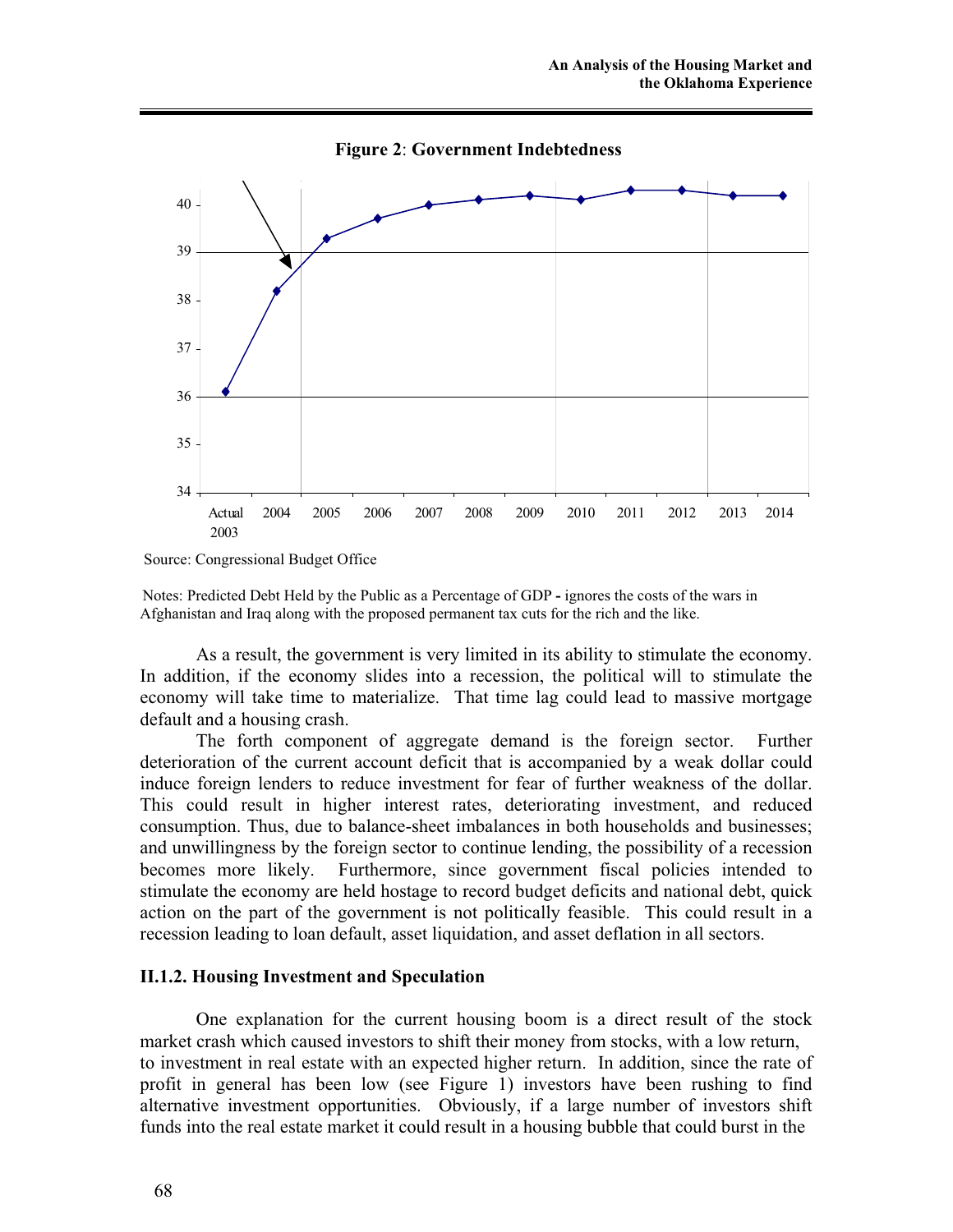future. Real estate speculation with the goal of capital gain return on investment is another factor that can fuel demand and increased costs of real estate. Speculation may start following a shift in demand as a result of attractiveness and/or an economic boom in some markets, or due to limitation of supply of land or housing. A higher speculative demand for houses will result in a rapid rise in housing prices, although speculative force cannot sustain in the long run.

This implies that the impetus for the current housing boom is important; if fueled by speculation, a housing crash would be expected to occur sooner or later. This is especially true in those cities that are experiencing a significant magnitude of speculation. It further implies that, while some speculators could benefit in that type of market, it is dangerous to the late comers, as was the case during the stock market crash. At the present time one-forth of all home purchases nationally are by investors whose speculative activities in some areas of the country is much higher than in others. Also, while some of those investment activities are speculative in certain parts of the country, it is not widespread, and thus this factor will not be significant in the national market.

#### **II.1.3. Interest Rates**

During the 1990s the Fed kept interest rates relatively low because it determined there was little risk of rising inflation feeding a boom in the stock market. After the stock market plunge, to prevent its impact from being transferred to the real sector of the economy, and following September 11th this policy was continued in order to provide liquidity; rates neared 50-year lows. These actions, combined with speculative investment helped to fuel the housing boom.

Since interest rates strongly influence monthly mortgage payments, fractional rate changes impact affordability, demand, and price. The lower (higher) interest rates cause lower (higher) monthly mortgage payments, leading to higher (lower) demand for houses, which then leads to higher (lower) housing prices. Thus, the role of the Federal Reserve interest rate policy is pivotal. If the Federal Reserve is required to raise interest rates to prevent a high rate of inflation and/or to prevent further weakness of the dollar, it would result in higher mortgage payments, reducing affordability, and resulting in lower demand for houses. In addition, higher interest rates cause existing mortgage payments of those loans with flexible rates to rise, which may lead to loan default, asset liquidation, and asset price deflation.

### **II.1.4. Inflationary Expectations**

 Since real estate is considered a good hedge against inflation, an expectation of higher (lower) rate of inflation leads to higher (lower) general demand for real estate and higher (lower) housing prices. At present, the rate of inflation is low, and is expected to remain low. However, recent increases in the Federal government budget deficits, a change from the surplus of the late 1990s, the rapid rise in national debt, and a gloomy outlook may feed inflationary expectations for some buyers in the market.

In addition, further worsening of current account deficits, the mirror image of increased borrowing from abroad accompanied by a weak dollar, could potentially create inflationary expectation. This inflationary expectation has been cited by the Fed as justification of recent interest rate hikes, and could be one of the sources of the current boom in the housing markets.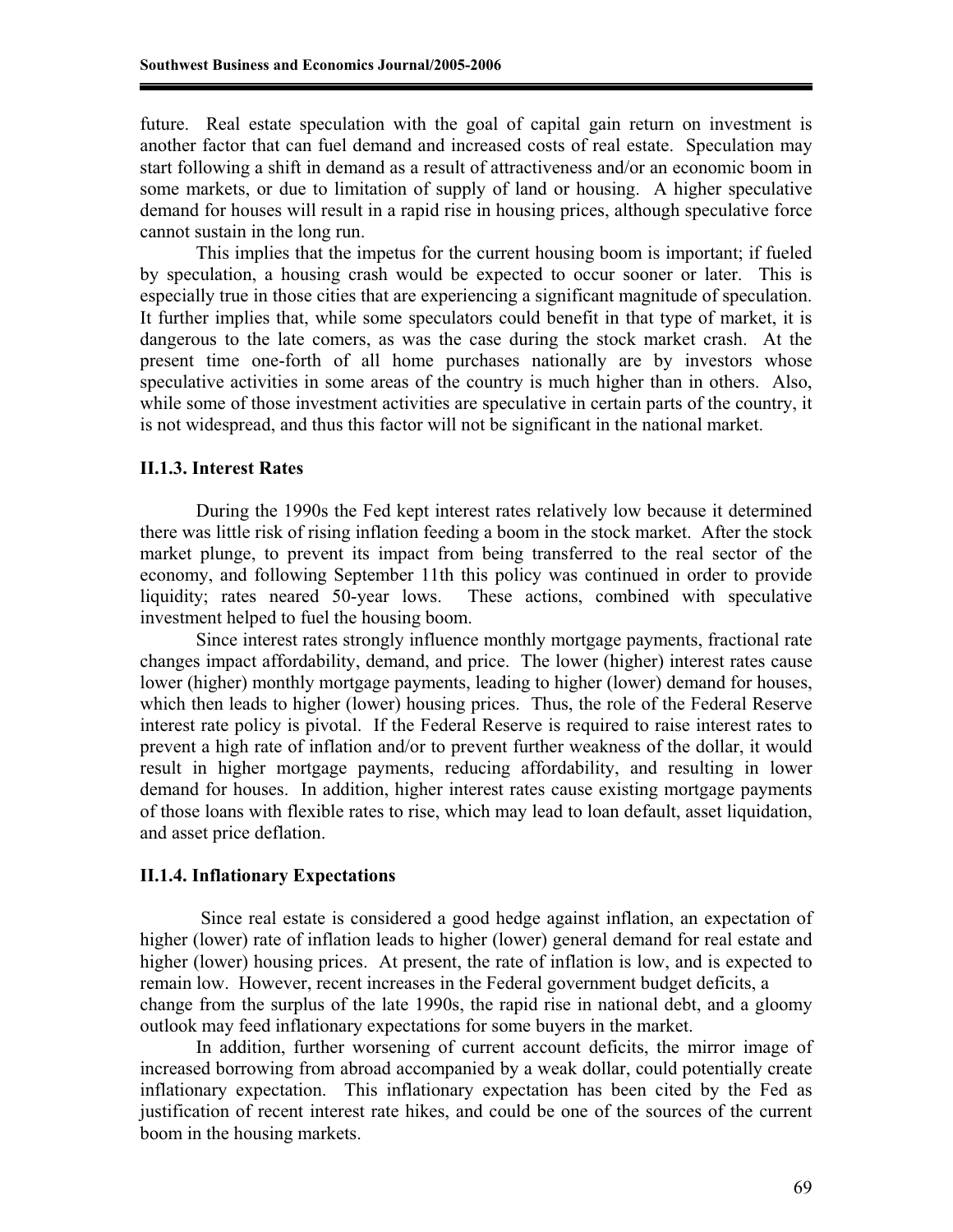### **II.1.5. Population Growth**

Population growth is another factor influencing demand and following that, the price of housing. The higher (lower) the rate of growth of the population, the higher (lower) the demand and the higher (lower) the price of housing. Since, at the present time, the birth rate in the United States has been negative and the rate of growth of the population has not been significant, it can be argued that this factor is not a momentous force for the current general housing price hikes. However, some economists and realtors believe that the demand from baby boomers with many resources and fairly certain income, and immigrants will prolog the housing boom and ever increasing housing prices indefinitely. This argument is especially true for the faster growing population centers, such as those in the South and the Southeastern United States.

### **II.2. Supply Side Factors**

On the supply side of the housing market, the following major forces influence the price: the current level and the growth of housing construction with its limitations, regulatory burdens regarding construction, purchasing, and foreclosures, and Federal Reserve interest rate policy. Each is explained briefly.

### **II.2.1. Housing Construction, Limitation, and Regulatory Burdens**

The current level and growth of housing construction profoundly influences housing prices. A lower level of housing construction reduces supply and increases housing prices. Furthermore, given a sound income growth, if the growth of housing construction does not match the growth of the population, housing prices will increase. This could be due to limitation of land for construction as well as regulatory factors such as fees, rules, regulations, laws and procedures. Other issues, such as closing costs, property taxes, housing foreclosures, building and zoning also have an impact on the demand and supply, which directly affect housing prices.

### **II.2.2. Interest Rates**

 Interest rates play a role not only on the demand side of the housing market as explained earlier, but also on construction activity, supply, and prices of housing. Higher interest rates lead to more expensive housing construction financing which results in lower supply of houses, and higher housing prices. On the other hand, lower interest rates for contractors tend to keep the cost of financing low, and housing prices from rising.

### **III. Differences of Housing and Stock Market**s

There are some major differences between the stock and housing markets. First, housing markets are local and segmented, and are to a large degree limited, compared with the stock market, which is not local, but national and global. Figure 3 compares annual percentage changes in the housing price index in three states: California,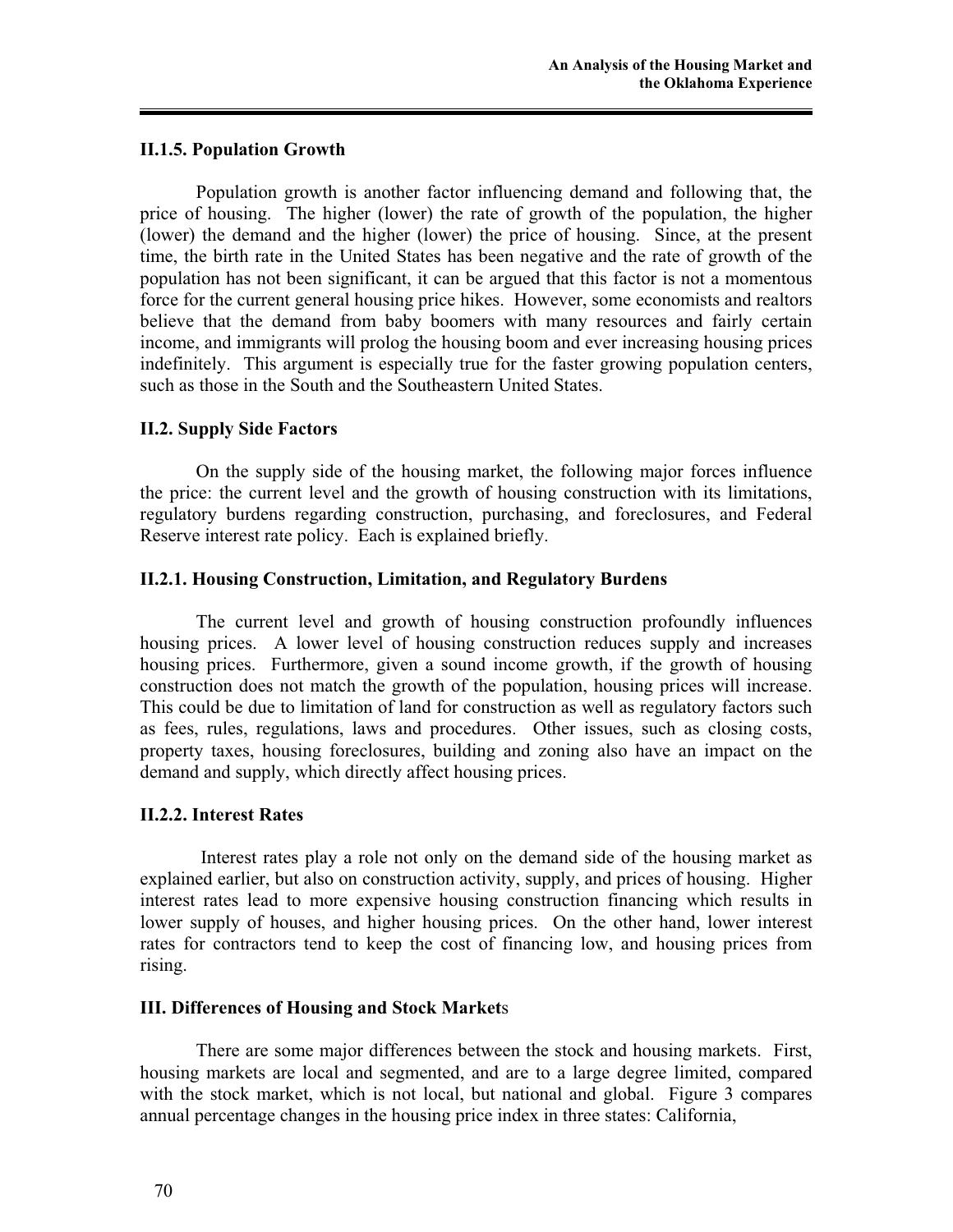Massachusetts, and Oklahoma. During the 1980s, housing prices in California were rising, while declining in Oklahoma. During the 1990s the opposite was true. Confirming the fact that housing markets are local and segmented; changes in housing prices are not uniform across the country.



**Figure 3: Annual Percent Change of Housing Price Index: 1975-2004** 

Secondly, houses are by nature tangible; owning a large number of houses requires management and maintenance, thus incurring costs that are not typical of stocks. Stocks are considered to be paper claims and do not require management and maintenance, as does real property. This implies that if factors such as speculation and higher inflationary expectation are excluded from consideration, the housing demand and subsequently, the price increase will be limited.

Thirdly, the higher transaction costs incurred in real estate transactions is another element that distinguishes real estate from stocks, which have lower transaction costs. Those higher transaction costs make houses less liquid than stocks, i.e., less easy to sell for full value. This means that people do not sell real estate as quickly as stocks, making panic less likely, housing price variations less dramatic, and corrections less severe than is often witnessed in the stock market. In other words, the dynamics of changes in housing prices are slower than that of the stock market.

Fourth, due to existing tax advantages inherent in housing and the fact that people require shelter, they typically do not sell their homes in favor of renting from someone else simply because local housing prices change. Thus, houses have permanent demand and consequently have downward price rigidity and stability compared with that of stocks.

Lastly, there are some vital differences between the Japanese experience and that of the United States regarding the timing and the extent of the stock and housing booms. In Japan the boom in stock and housing markets took place concurrently for many years

Source: Office of Federal Housing Enterprise Oversight (OFHEO)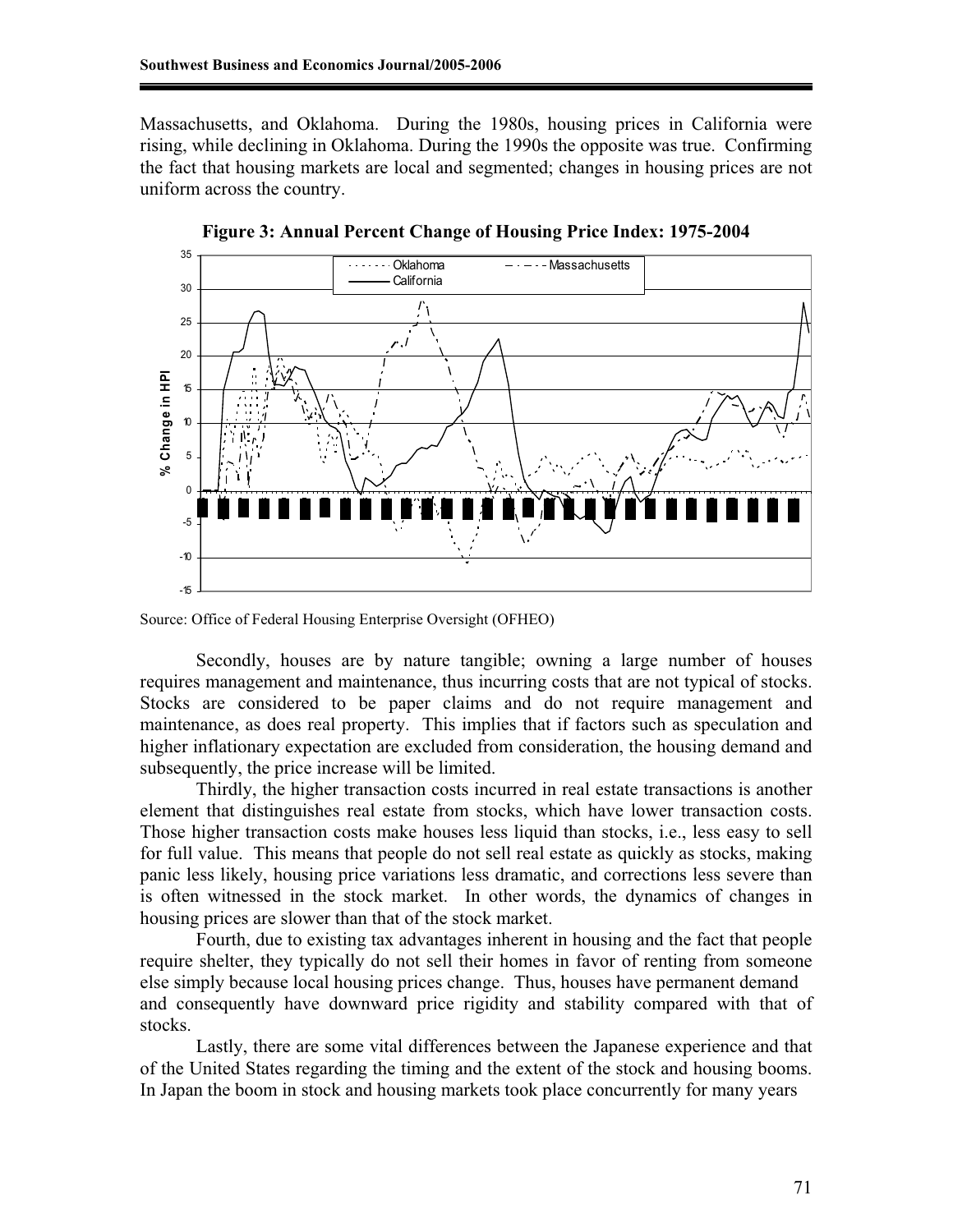before the stock market crash of 1991, and the subsequent real estate market crash. This general asset deflation resembles the Great Depression of the1930s.

However, in the United States the stock market boom of the 1990s did not coincide with that of the housing market. Instead, the housing boom followed the stock market crash. Moreover, the extent and magnitude of the current housing boom in the United States is not as significant as that of Japan. The boom in the Japanese real estate market was much stronger and of longer duration than that of the United States. These two vital differences reduce the chance of a housing crash in the United States, or at least a crash of a magnitude comparable to that in Japan.



### **Figure 4: Gap between the Cost of Owning and Renting**

Source: Dean Baker & Simone Baribeau, "Homeownership in a Bubble: The Fast Path to Poverty?" (August 13, 2003)

http://www.cepr.net/homeownership\_in\_a\_bubble.htm.

Accordingly, since there are several major differences between the housing and stock markets and the Japanese experience in these two markets is different from that of the United States, real estate will not mirror the stock market. Therefore, the behavior of the stock market does not predict future behavior of the housing market, and current high housing prices in the United States do not necessarily represent a housing bubble.

### **IV. Housing Bubble Indicators**

One of the measures economists use to gauge the likelihood of a bubble in the housing market is the gap between the real cost of renting and that of owning. These measures for U.S. housing are shown in Figure 4. Accordingly, the gap between these two costs has been widening. Considering rent as earning on a rental house, it reveals that the priceearning ratios in the housing market are high and rising. This widening gap could be justifiable and sustainable if the housing market experiences permanently higher prices in the future. If this market expectation is wrong regarding future high prices, we are in a housing bubble at the present and will see a housing crash in the future. This is similar to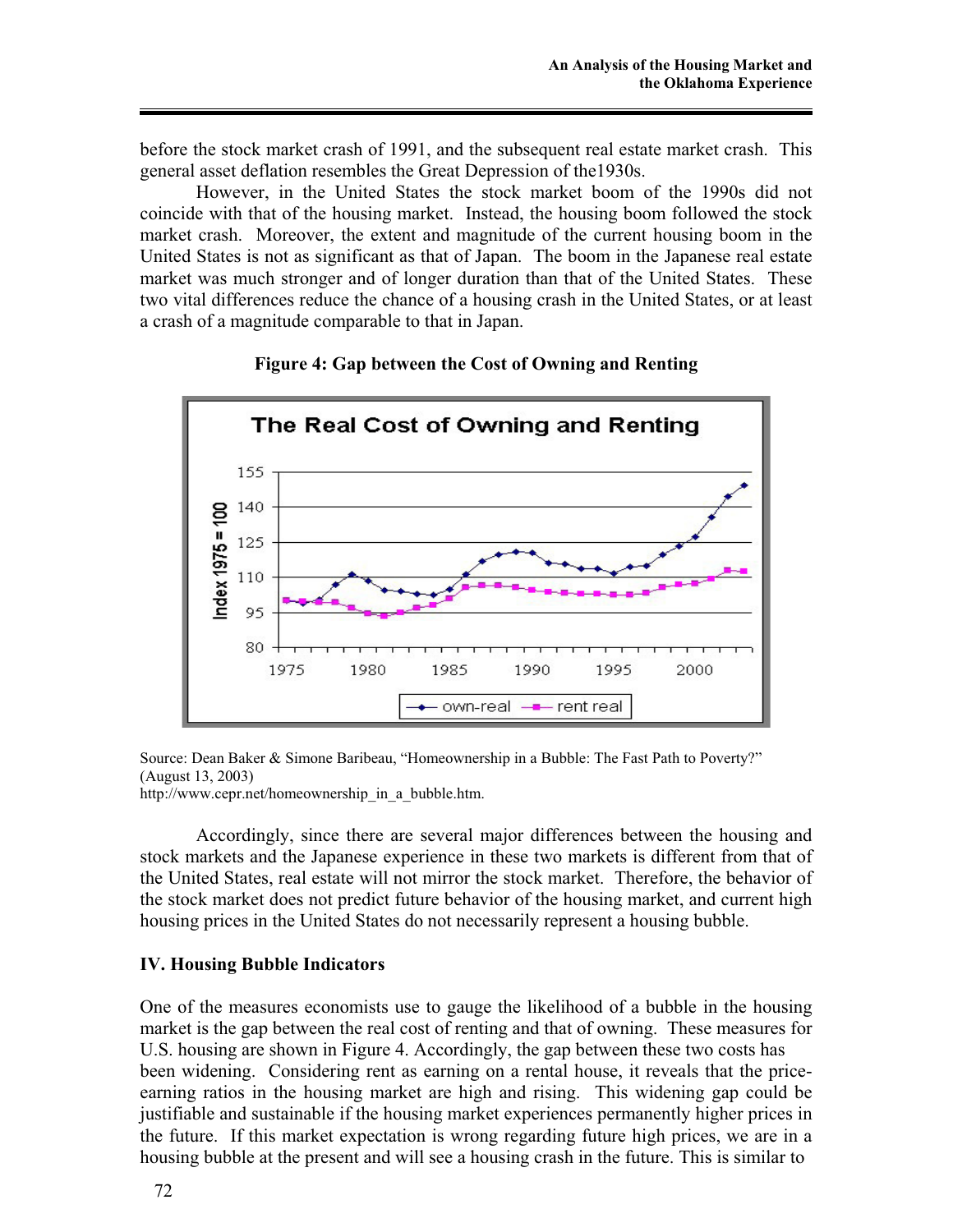the high price earning ratio of stocks during the 1990s that resulted in crash in the late 1990s and early 2000s, as shown in Figure 5. Therefore, the widening gap between purchase cost and renting could be an indication of imbalance and disequilibrium in the housing market which could lead to housing liquidation and market crash.



### **Figure 5: Stock Price/Earning Ratio**

Another tool to gauge the possibility of housing market bubble is price-income ratio, which is a measure of home ownership affordability. This ratio represents the price of housing relative to the income required to pay for it. If the ratio is high and rising, it suggests the income needed to pay those higher prices did not increase proportionately and thus, the trend could not continue. At the present time this ratio has reached a historic high for the U.S. housing market (McCarthy et. Al, 2005, p. 5). This index has been calculated for three housing markets: Oklahoma City, the state of Oklahoma, and the U. S. for 1995 to 2004 (Figure 6).

Source: Robert Shiller: (http://www.econ.yale.edu/~shiller/data/ie\_data.htm)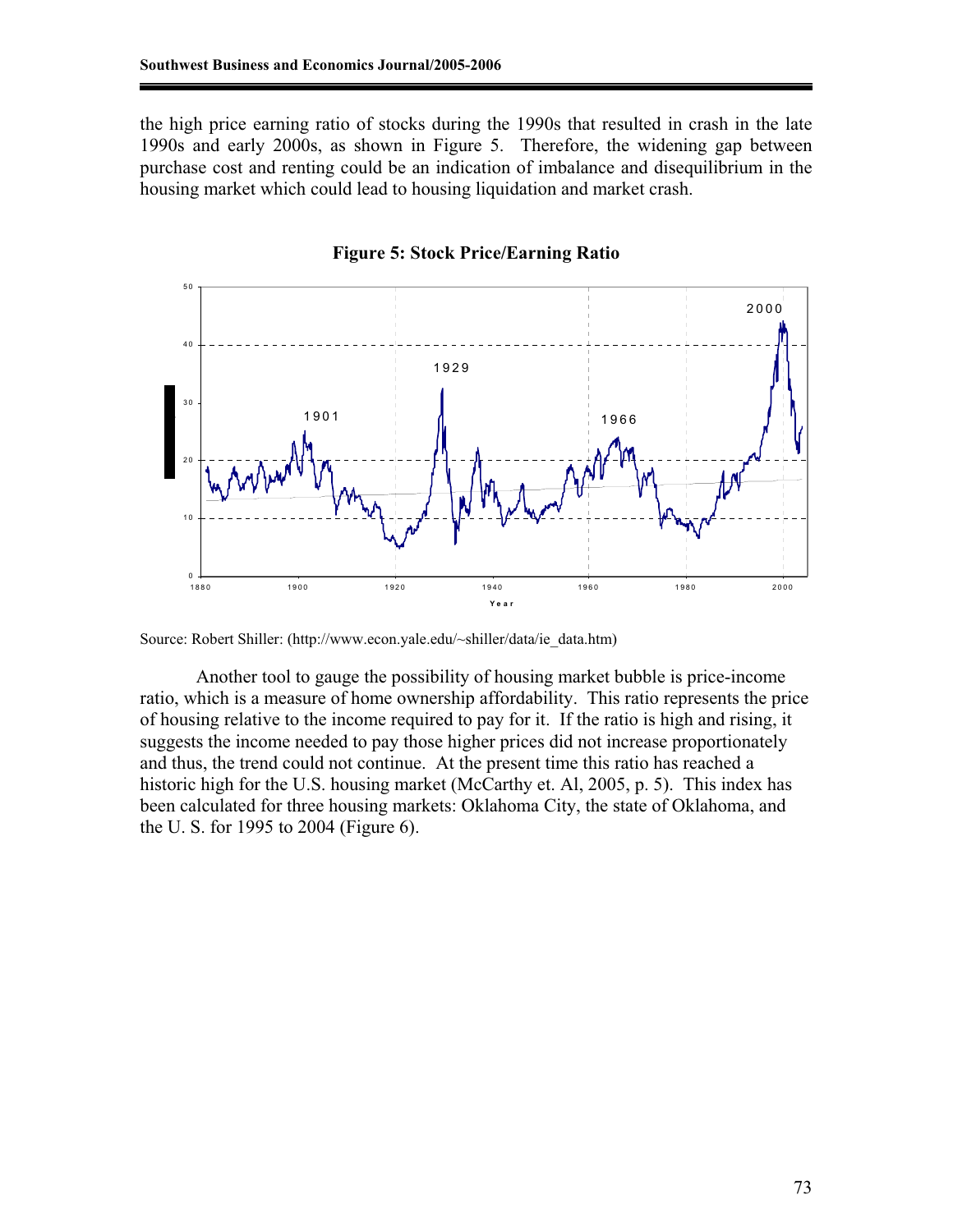

**Figure 6: Housing Price/Income for OKC, Oklahoma, and U.S.** 

Sources: Office of Federal Housing Enterprise Oversight; Oklahoma Department of Commerce, and Author's Calculation.

The index was normalized at 100 in 1995 for all three markets. Accordingly, during the study period, the index for Oklahoma City and the U.S. has been rising, suggesting that the trend is moving in the direction of a bubble, which cannot be sustained. Figure 6 also shows that the index for Oklahoma City has been far above the national market for the entire period. This pattern was due more to slower income growth in Oklahoma City and Oklahoma than rising housing prices. In fact, during this period the average price growth for Oklahoma City, Oklahoma, and the U.S. was 4.31, 4.25, and 4.05 percent respectively, and the average income growth was 1.36, 4.55, 6.12 percent respectively. This implies that the problem is more serious in Oklahoma City than in the national market. This fact is reflected in an increase in the number of housing foreclosures in Oklahoma County.<sup>2</sup>

### **V. Foreclosures in Oklahoma County**

In addition to factors previously discussed, another tool to gauge the possibility of a housing bubble is the rate of foreclosures and the trends as a measure of potential for a crash in the market. If the number is high, it suggests large mortgage defaults and many forecloses followed by housing price deflation—crash. In the last five years the number of housing foreclosures in Oklahoma County has been rising modestly. The average number of foreclosures per year has continued to rise from 52 in 2000, 61 in 2001, 73 in 2002, 76 in 2003, 82 in 2004, and 90 for the first nine months of  $2005$ .<sup>3</sup>

<sup>&</sup>lt;sup>2</sup> There are two imperfections regarding both price-rent gap and price-income ratios. One, neither ratios take interest rates into account. Because interest rate has impact on the affordability, a lower interest rate is similar to have higher income, and thus makes houses to be more affordable. Second, the type of housing price index applied to measure the ratios could influence the ratio. For more detail see McCarthy, et. Al (2005).

<sup>3</sup> A better measure is the number of foreclosures relative to the number of loans. Or, the amount of foreclosures relative to the amount of loans. Since the data of number of foreclosure and the amount of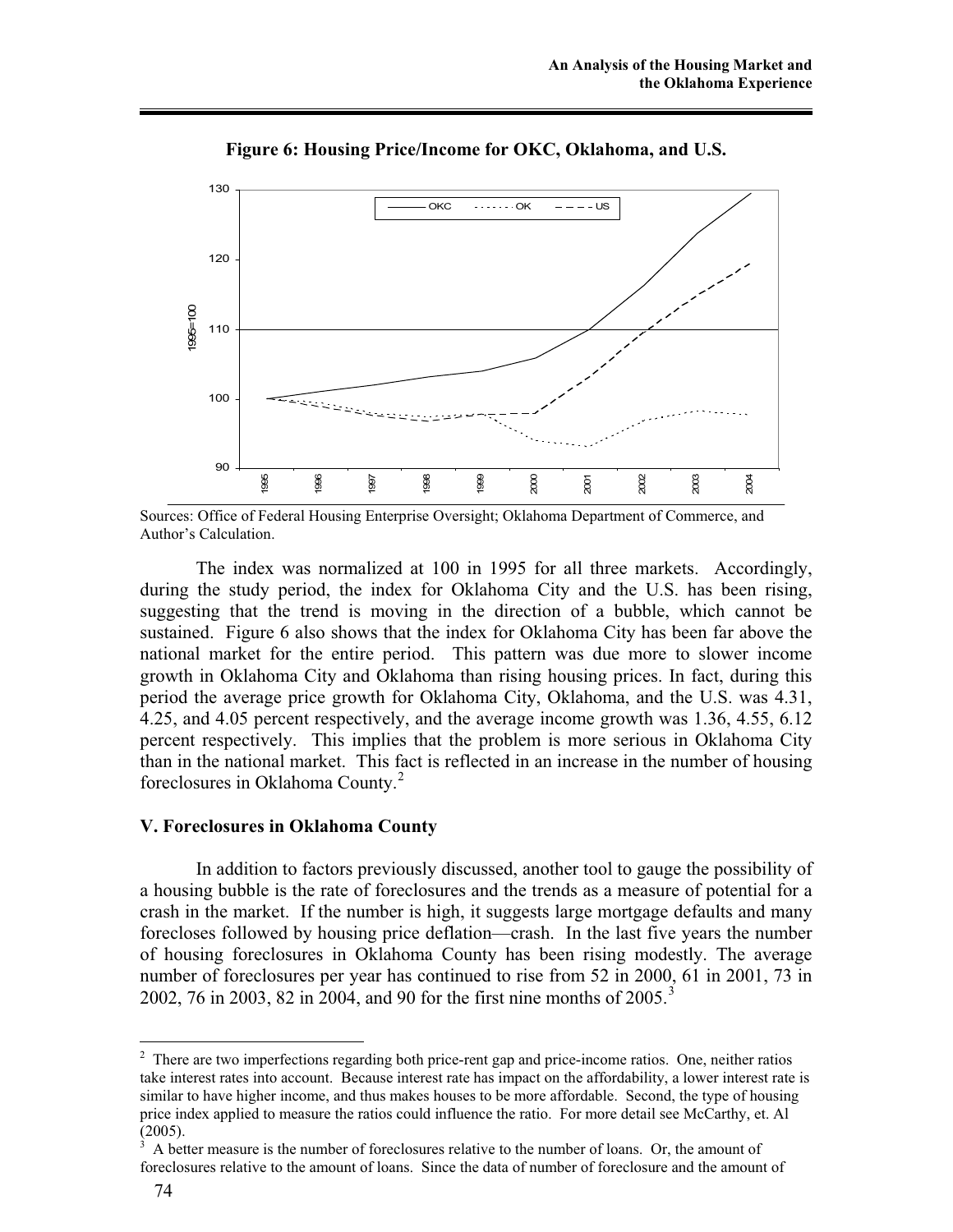| <b>Comparison of Trend Lines for</b><br>Housing Foreclosures in Oklahoma County: 2000-2005 |                           |                 |                      |                         |                |  |  |  |  |
|--------------------------------------------------------------------------------------------|---------------------------|-----------------|----------------------|-------------------------|----------------|--|--|--|--|
| Year                                                                                       | 2w-Average<br>Foreclosure | Slope<br>(Rate) | Intercept<br>(Fixed) | Intercept<br>Normalized | R <sub>2</sub> |  |  |  |  |
| 2000                                                                                       | 52.2                      | $-0.409$        | 59.912               | 0.000                   | 0.0641         |  |  |  |  |
| 2001                                                                                       | 61.3                      | 0.613           | 53.071               | $-6.841$                | 0.0807         |  |  |  |  |
| 2002                                                                                       | 72.5                      | 0.703           | 63.34                | 3.428                   | 0.1232         |  |  |  |  |
| 2003                                                                                       | 75.7                      | 0.972           | 62.575               | 2.663                   | 0.1767         |  |  |  |  |
| 2004                                                                                       | 81.9                      | $-0.154$        | 83.966               | 24.054                  | 0.0084         |  |  |  |  |
| 2005                                                                                       | 90                        | $-1.556$        | 112.53               | 52.618                  | 0.0448         |  |  |  |  |
| <b>AVG</b>                                                                                 |                           | 72.27           |                      | 72.57                   |                |  |  |  |  |
| 2000-05                                                                                    |                           | 0.273           | 51.415               |                         | 0.2884         |  |  |  |  |

**Table 2** 

Figure 7 presents the biweekly Sheriff-sale foreclosures in Oklahoma County, that encompasses Oklahoma City, for years 2000 to the present (September 2005). The trend line has an upward slope of 0.27 and an intercept of 51. Accordingly, between 2000 and September 2005 the number of foreclosures has been increasing by 0.27 houses every two weeks, i.e., 7.1 (0.2733 \* 26) houses per year, in addition to a fixed number of 51 houses.





Sources: Sheriff's Office of Oklahoma County and Author's Calculation.

 $\overline{a}$ 

loans were not available in this study the number (instead of the rate) of foreclosure as crude measure was used.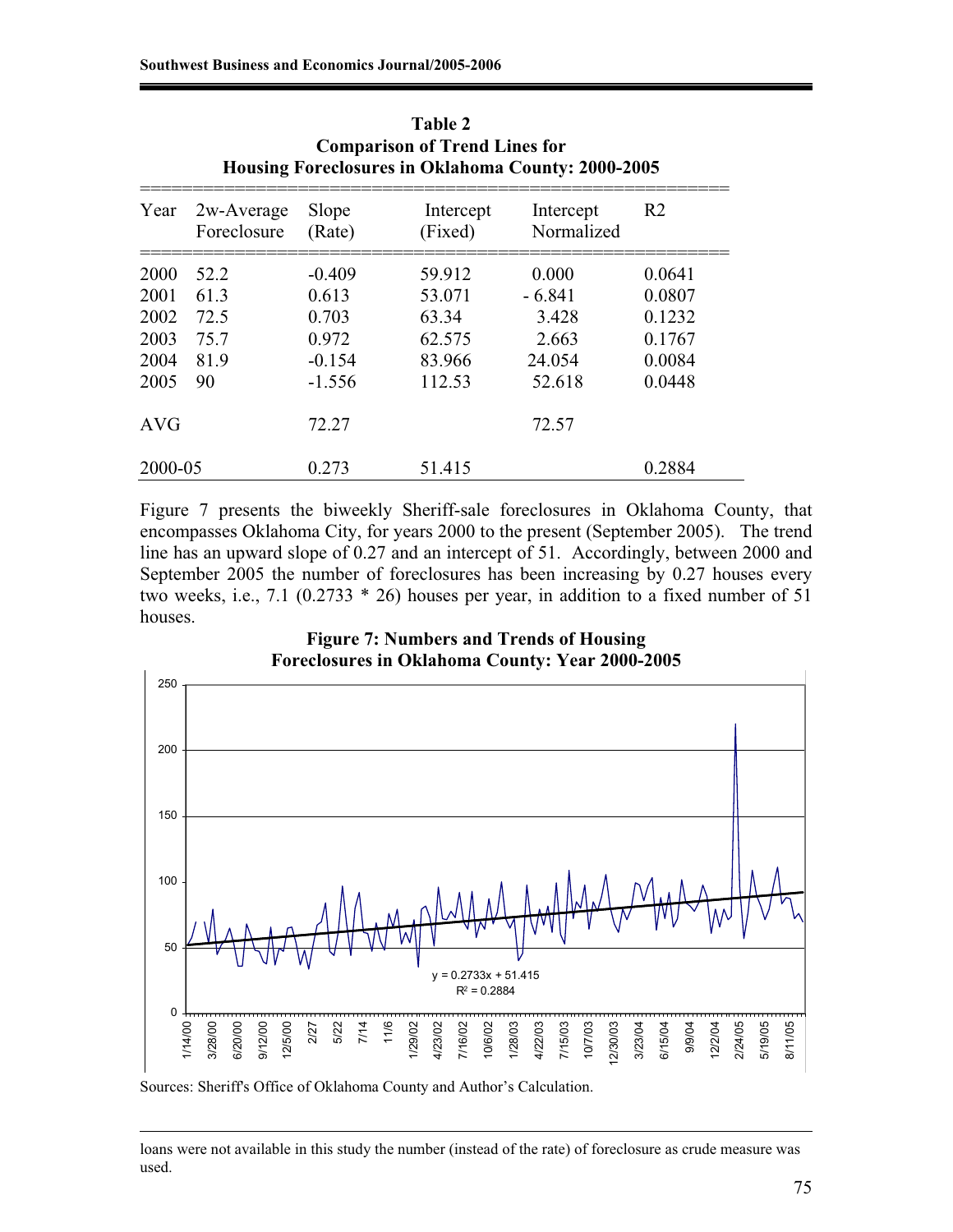According to these findings, the upward surge of housing foreclosures in Oklahoma County is alarming. Nevertheless, because Oklahoma City has one of the lowest housing prices in the nation, and the degree and the size of speculation in that market is not significant, this may not indicate as severe a correction as in other cities.

### **VI. Summary and Conclusions**

Until recently a real estate boom, with housing price hikes, began spreading across America, a reminder of the stock market boom of the 1990s, which turned out to be a bubble that ruptured in 2000. The aim of this study was to identify the determinants of housing prices, the differences between the housing and stock markets, and explore whether the housing market is likely to follow the path of the stock market. An additional aim was to examine the possible existence of a housing bubble that has the potential to lead to a crash in the national, the state of Oklahoma, and/or the Oklahoma County markets.

The findings suggest that, while housing price hikes exist in some cities, implying local bubble effects, it is not a generalized national bubble. The rising gap between the cost of owning and renting, and the rising price to income ratios are alarming and indicate the possible existence of a housing bubble. In Oklahoma County, the number of housing foreclosures has been rising since 2000, another indication of a bubble in that market. However, the danger is more serious in hot markets with high speculative demand, and markets that are experiencing high and rising foreclosures and delinquency.

The likelihood of either supply or demand shock recession exists and thus the likelihood of loan default and housing deflation in hot markets cannot be ruled out. A supply-side recession is possible resulting from a prolonged high cost of energy. A demand side recession is also likely due to a weakness in the market with high leverage in all four sectors of aggregate demand. Massive current account deficits and weakness of the dollar further constrain borrowing from abroad for domestic spending.

The current federal government record deficits and debt will constrain government fiscal policy if the economy falls into a recession. The severity and the magnitude of the problem depends on the future state of the economy, the timing of economic slowdown, interest rates and the lending policy of the Federal Reserve and lending institutions. If possible the Federal Reserve, other policy makers, and financial lenders would be wise to formulate a tight policy to discourage credit, and loans to investors in hot markets as a way of slowing down increases in housing prices. On the other hand, adapting an easy credit policy to encourage credit, and loans to investors in weak markets would serve to reduce the rate of price declines. Lastly, the Fed should formulate its policy to be aligned with the magnitude and the dynamics of hot housing activity on the one hand, and those of weak market on the other.